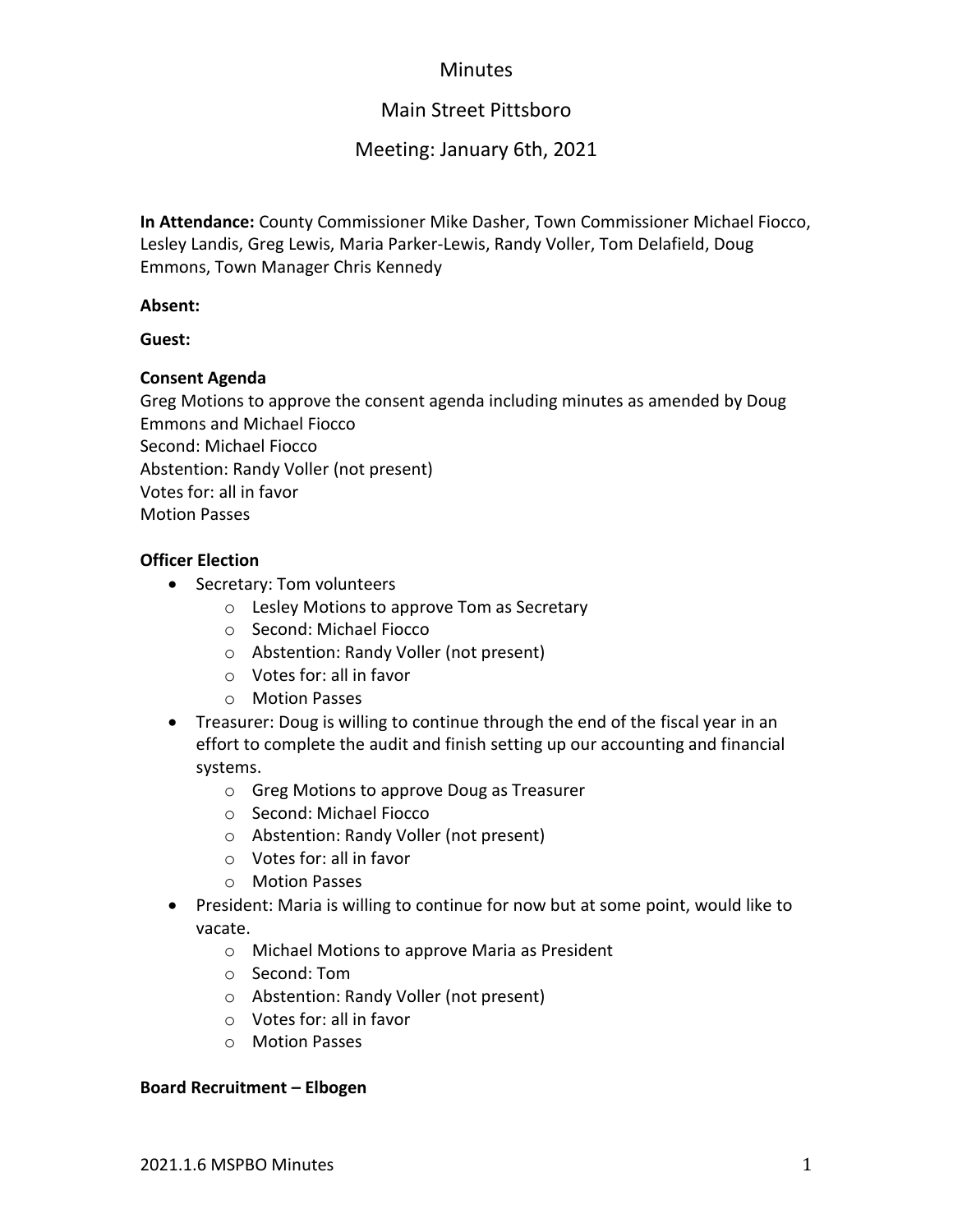- Per the last meeting, we have a new approval process for new board members. Betsy has now met with the approval subcommittee and is now eligible to become a member of the board.
- Board discusses interview and candidate.

Doug Motions to approve Betsy Elbogen as a new board member

- o Second: Lesley
- o Abstention: Randy Voller (not present)
- o Votes for: all in favor
- o Motion Passes

## **Marketing Materials – Lesley**

- Materials not available today.
- Would like to make stickers to go onto PPE materials, letters, surveys, etc. which will be shared with local businesses
	- o Have quotes, includes free shipping, etc.
- Lesley to send out an email with the proofs of the materials
- Maria: Where do we find this in the budget?
	- o Doug: we put money aside for content creation and/or branded materials for the Welcome Center so we have money in the budget for it.

## **Virtual Support for Downtown Businesses – Maria**

- Virtual Map
	- o Precise 3D Scans local business who might be able to put together both a virtual tour and virtual map of downtown.
		- Uses drone footage to create a map of the downtown district. Standard package comes with balloons to signify businesses and amenities. Businesses can pay for a click through from the map to the business website.
		- Could also use it as an informational tool for updates on the construction of the Circle Project.
		- Drone footage and virtual map creation with website integration with all municipal buildings, would cost \$2,500
		- Can we have a proposal drawn up with several options: one with all downtown businesses, one with all businesses and municipal buildings, one with all of that plus Siler City.
		- Would be integrated into the Welcome Center website
	- o Chris: Also would be a great tie-in for an interactive kiosk, with whom I have a contact (company is Meridian Kiosk) – example: kiosks might go to the Welcome Center and at Town & County government buildings
		- Would be helpful for locating government buildings and historical buildings and markers.
			- Story telling component; more helpful than a pure directional device.
			- Chris to follow up with kiosk company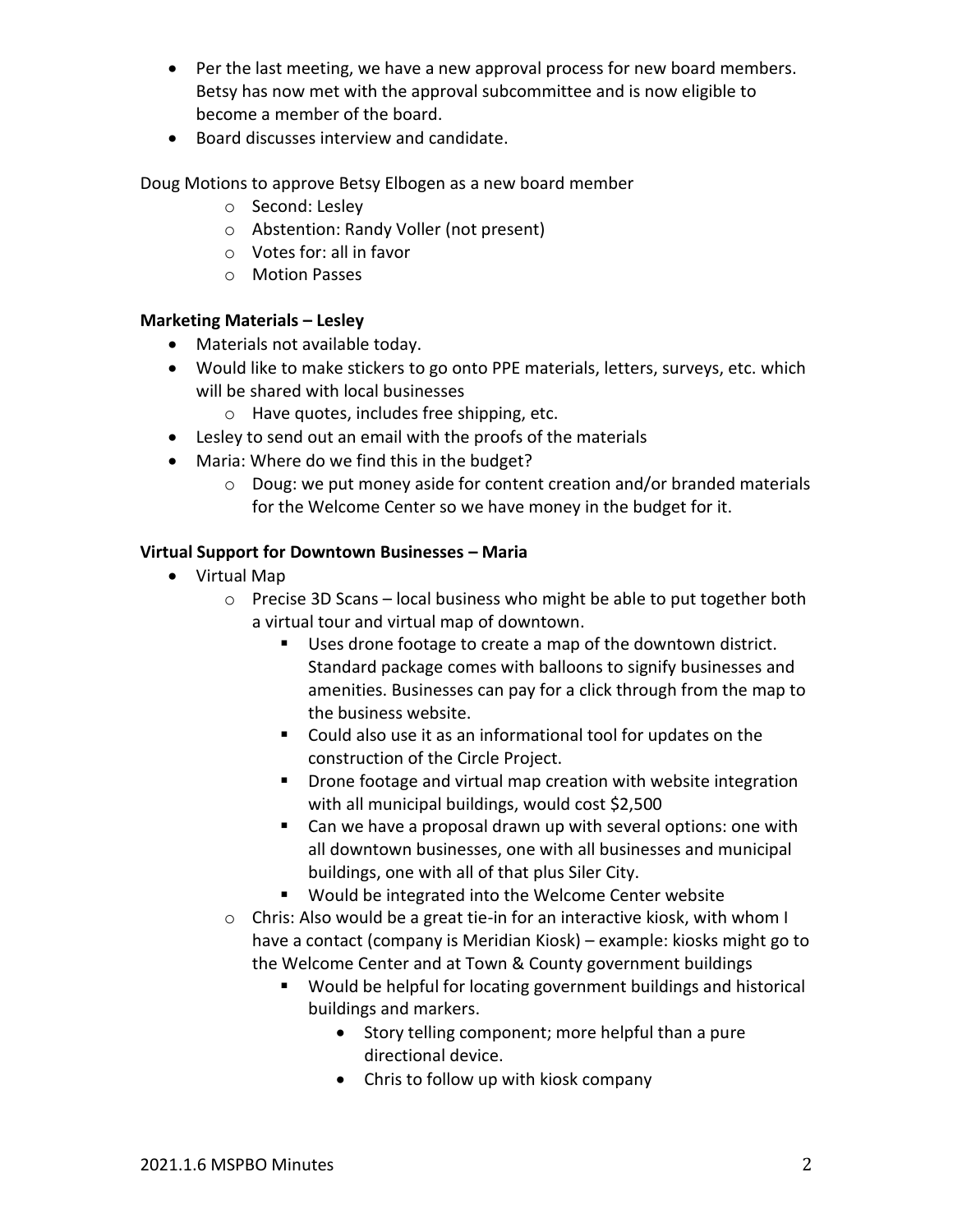- Could be funded via economic vitality, Chatham Park (if they get kiosks as well), Historical societies, etc. The more stakeholders involved the better as there would be more sources of funding and more content, making the kiosks more robust.
- o Funding sources:
	- We have potential wage savings from having fewer Welcome Center employees.
	- Economic Vitality budget
	- Content creation
- Suggestion from a citizen about whether we could put out a sign that says downtown Pittsboro is open for business – concern is that folks will be deterred from coming downtown by Circle Project DoT detour signs.
	- o Location of signs is tricky.
	- o Can be put at gas stations (Cruizers), not downtown but there are several nearby locations
		- Maria to reach out
	- o Perhaps on Town ETJ signs
	- o Should be in advance of DoT signs.
		- Michael to reach out to DoT to talk about the placement of their signs.
	- o Chatham County Sheriff has a light up sign. Can we borrow one and position it at a strategic location?
		- Maria to reach out to Sheriff and ask
	- o Can fold this into COVID emergency powers?
	- o Signs are small enough we may be able to get them permitted if necessary
	- o Chris to look into legality based on Town's ordinance
	- o Mike to check with County Planning

**Budget** – each committee chair will elaborate on their expected spend for next year and their specific requests for next fiscal year

- Business donations:
	- o \$2,500 from Lee-Moore Capital & Chatham Park should be reliable. Michael to follow up
	- o Other donations were largely from restaurants who have been hit hard by pandemic.
- Marketing & Promotions Lesley
	- o Maria: let's pump up the budget for next fall to let people know the construction is over and we are open for business!
	- o Budget
		- Emphasis on social media advertising
		- Website grant will be very helpful
		- Collective advertising would be great for local businesses
		- Remainder of this FY spend and expectations for next year to come this week.
- Economic Vitality Tom